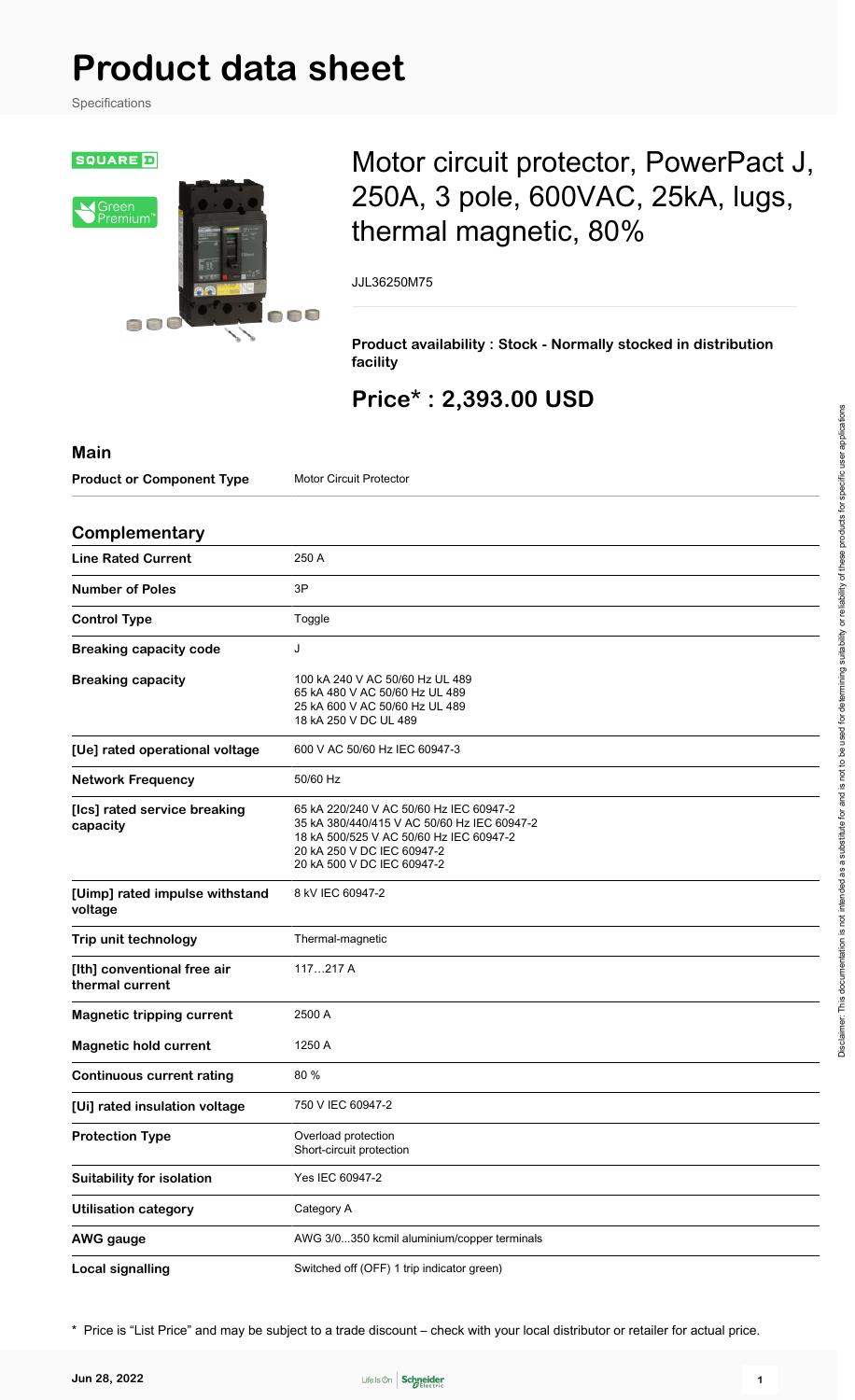| <b>Mounting mode</b>                  | Unit mount lug)                                                                                                                               |
|---------------------------------------|-----------------------------------------------------------------------------------------------------------------------------------------------|
| <b>Mounting Support</b>               | Lug                                                                                                                                           |
| <b>Electrical connection</b>          | Lugs line<br>Lugs load                                                                                                                        |
| <b>Terminal identifier</b>            | AL250JD                                                                                                                                       |
| Long time pick-up adjustment<br>range | $0.251 \times \ln$                                                                                                                            |
| <b>Tightening torque</b>              | 221.27 lbf.in (25 N.m) 0.150.29 in <sup>2</sup> (95185 mm <sup>2</sup> ) (AWG 3/0350 kcmil)                                                   |
| <b>Number of slots</b>                | 2 auxiliary switch OF plug-in)<br>1 alarm switch SD plug-in)<br>1 overcurrent trip switch SDE plug-in)<br>1 voltage release MN or MX plug-in) |
| Power wire stripping length           | 0.98 in (25 mm)                                                                                                                               |
| <b>Height</b>                         | 7.52 in (191 mm)                                                                                                                              |
| Width                                 | 4.09 in (104 mm)                                                                                                                              |
| <b>Depth</b>                          | 3.39 in (86 mm)                                                                                                                               |
| <b>Net Weight</b>                     | 5.29 lb(US) (2.4 kg)                                                                                                                          |
| <b>Communication interface</b>        | Modbus                                                                                                                                        |
| <b>Environment</b>                    |                                                                                                                                               |
| <b>Quality labels</b>                 | CE                                                                                                                                            |
| <b>Standards</b>                      | UL<br><b>CSA</b><br><b>NEMA</b><br>NOM-003-SCFI-2000<br>IEC 60947-2                                                                           |
| <b>Product certifications</b>         | UL<br><b>CSA</b><br><b>NOM</b>                                                                                                                |
| IP degree of protection               | Front cover IP40                                                                                                                              |
| <b>Pollution degree</b>               | 3                                                                                                                                             |
| <b>Ambient Air Temperature for</b>    | 28158 °F (-270 °C)                                                                                                                            |

| <b>Operation</b>                              |                                                                  |  |
|-----------------------------------------------|------------------------------------------------------------------|--|
| <b>Ambient Air Temperature for</b><br>Storage | -58185 °F (-5085 °C)                                             |  |
| <b>Operating altitude</b>                     | $<$ 6561.68 ft (2000 m) without derating<br>5000 m with derating |  |

## **Ordering and shipping details**

| Category                 | 01125-HJ, JJ UNT MNT MTR CIRCUIT PROTECTR |
|--------------------------|-------------------------------------------|
| <b>Discount Schedule</b> | DE <sub>2</sub>                           |
| <b>GTIN</b>              | 785901541134                              |
| Nbr. of units in pkg.    |                                           |
| Package weight(Lbs)      | 5.11 lb(US) (2.32 kg)                     |
| Returnability            | Yes                                       |
| Country of origin        | MX                                        |

## **Packing Units**

| Unit Type of Package 1 | PCE               |
|------------------------|-------------------|
| Package 1 Height       | 5.79 in (14.7 cm) |
| Package 1 width        | 7.28 in (18.5 cm) |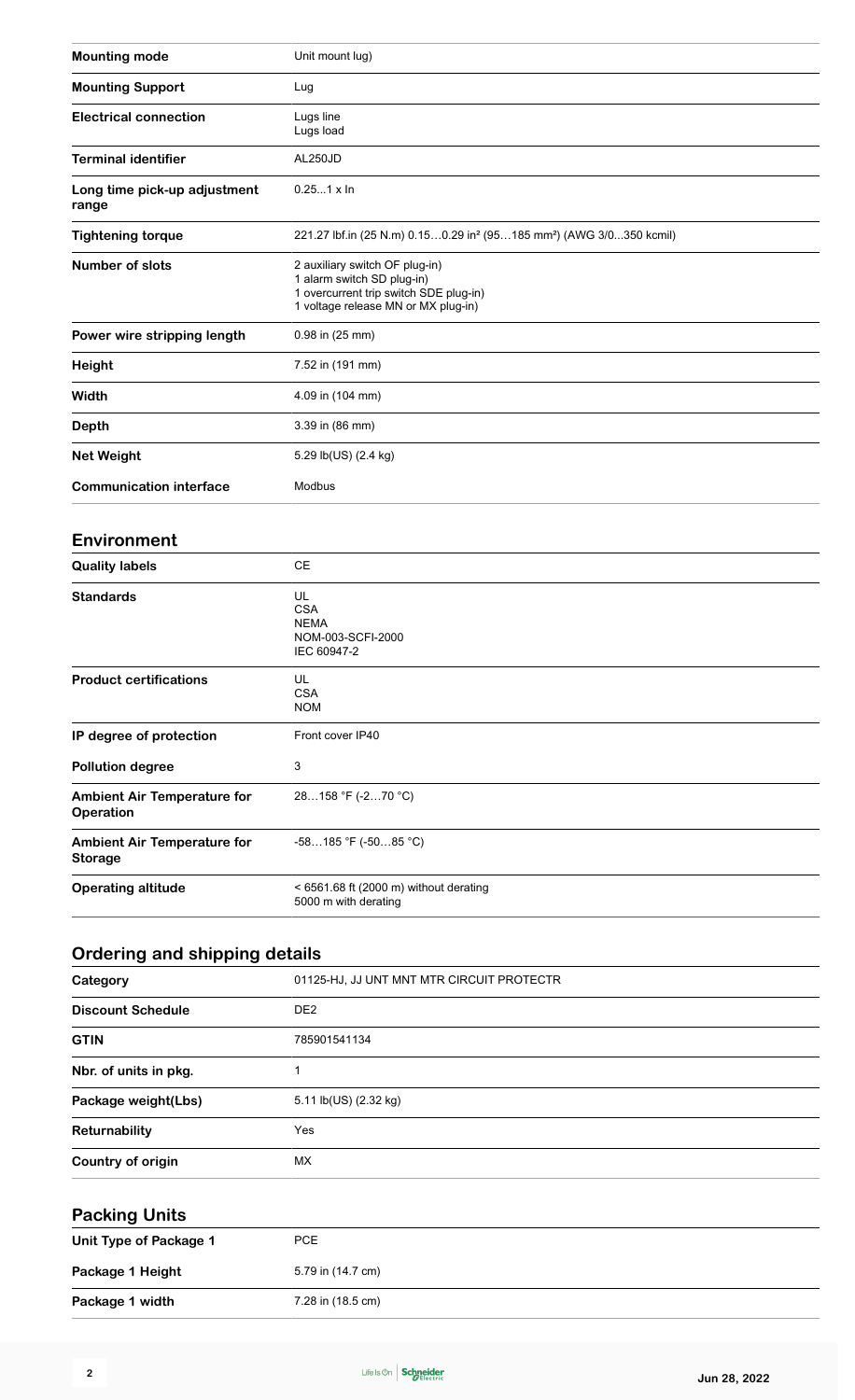| Sustainable offer status        | Green Premium product                                                                                                                                                                                                                                                                        |
|---------------------------------|----------------------------------------------------------------------------------------------------------------------------------------------------------------------------------------------------------------------------------------------------------------------------------------------|
| California proposition 65       | WARNING: This product can expose you to chemicals including: DINP, which is known to the State of<br>California to cause cancer, and DIDP, which is known to the State of California to cause birth defects or<br>other reproductive harm. For more information go to www.P65Warnings.ca.gov |
| <b>REACh Regulation</b>         | <b>REACh Declaration</b>                                                                                                                                                                                                                                                                     |
| <b>EU RoHS Directive</b>        | Compliant<br><b>EU RoHS Declaration</b>                                                                                                                                                                                                                                                      |
| <b>Mercury free</b>             | Yes                                                                                                                                                                                                                                                                                          |
| RoHS exemption information      | Yes                                                                                                                                                                                                                                                                                          |
| <b>China RoHS Regulation</b>    | China RoHS declaration<br>Product out of China RoHS scope. Substance declaration for your information.                                                                                                                                                                                       |
| <b>Environmental Disclosure</b> | <b>Product Environmental Profile</b>                                                                                                                                                                                                                                                         |
| <b>Circularity Profile</b>      | End of Life Information                                                                                                                                                                                                                                                                      |
| <b>WEEE</b>                     | The product must be disposed on European Union markets following specific waste collection and<br>never end up in rubbish bins.                                                                                                                                                              |
| <b>PVC</b> free                 | Yes                                                                                                                                                                                                                                                                                          |

#### **Contractual warranty**

**Warranty** 18 months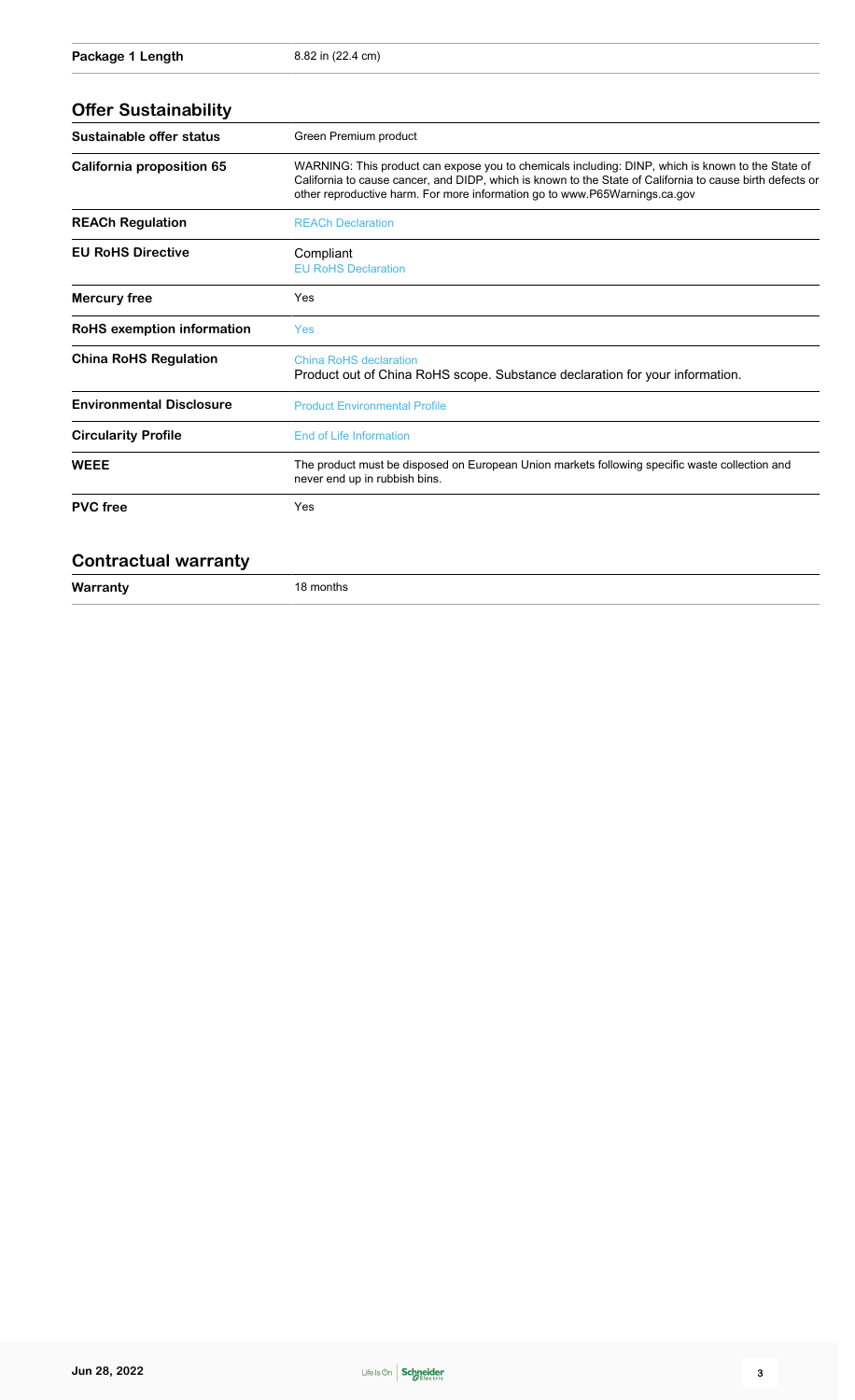#### **Product data sheet**

Dimensions Drawings

#### **Approximate Dimensions**